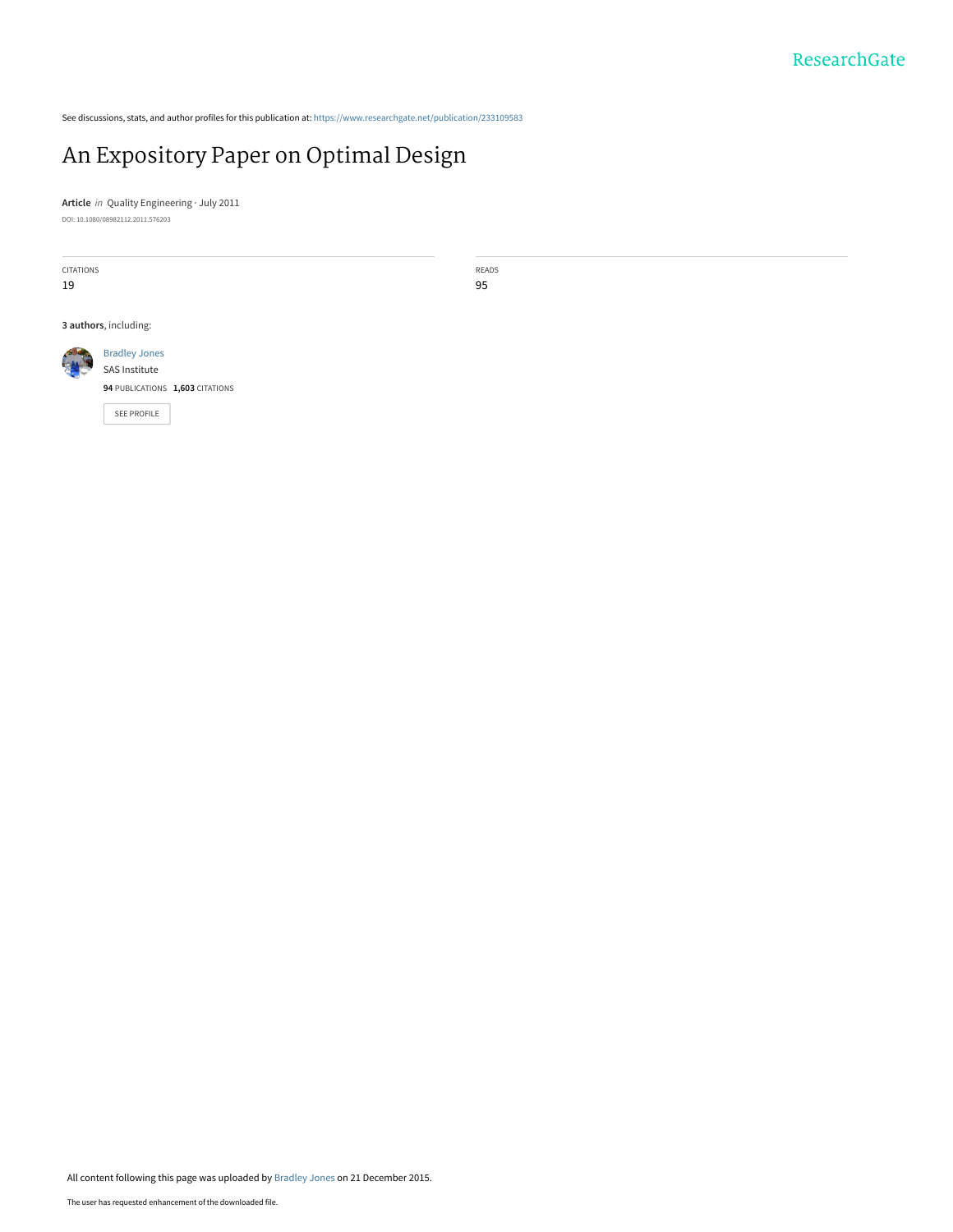

# An Expository Paper on Optimal Design

#### Rachel T. Johnson<sup>1</sup>, Douglas C. Montgomery<sup>2</sup>, Bradley A. Jones<sup>3</sup>

<sup>1</sup>Naval Postgraduate School, Monterey, California <sup>2</sup> Arizona State University, Tempe, Arizona <sup>3</sup>SAS Institute, Cary, North Carolina

**ABSTRACT** There are many situations in which the requirements of a standard experimental design do not fit the research requirements of the problem. Three such situations occur when the problem requires unusual resource restrictions, when there are constraints on the design region, and when a nonstandard model is expected to be required to adequately explain the response. This article provides an introduction to optimal design for these types of situations. Optimal designs are computer-generated experiments that are aimed at satisfying specific research problem requirements. We show that the optimal design approach is applicable to any design problem and necessary when there are situations involving resource constraints or nonstandard design regions or models. The mathematical formulations of several design optimality criteria are presented along with examples of optimal design applications.

**KEYWORDS** A-optimality, constrained region of experimentation, D-optimality, design of experiments, factorial experiments, G-optimality, I-optimality, response surfaces

## INTRODUCTION

The use of designed experiments has grown dramatically over the last 20 years. In addition to the traditional applications of manufacturing process development and product/process quality improvement, applications in engineering design, marketing, service industries, finance, and e-commerce have grown rapidly. There are several reasons for this, including greater awareness on the part of engineers, scientists, and other quantitative analysts of the power of designed experiments, better education for these individuals at the university level, the adoption of widespread business improvement strategies such as Six Sigma, and the increasing availability of computer software that supports application of experimental design.

Most practitioners are exposed to designed experiments through a course, either at a university as part of their academic training or increasingly through a short course or company-sponsored program such as Six Sigma green belt or black belt training. These courses usually emphasize factorial designs and fractional factorial designs (often the  $2^{k-p}$  regular fractions), discuss blocking, and introduce response surface designs such as the central composite and Box-Behnken designs. These standard designs are

Engineering, Tempe, AZ 85287. E-mail: doug.montgomery@asu.edu

Address correspondence to Douglas C. Montgomery, Arizona State University, School of Computing, Informatics and Decision Systems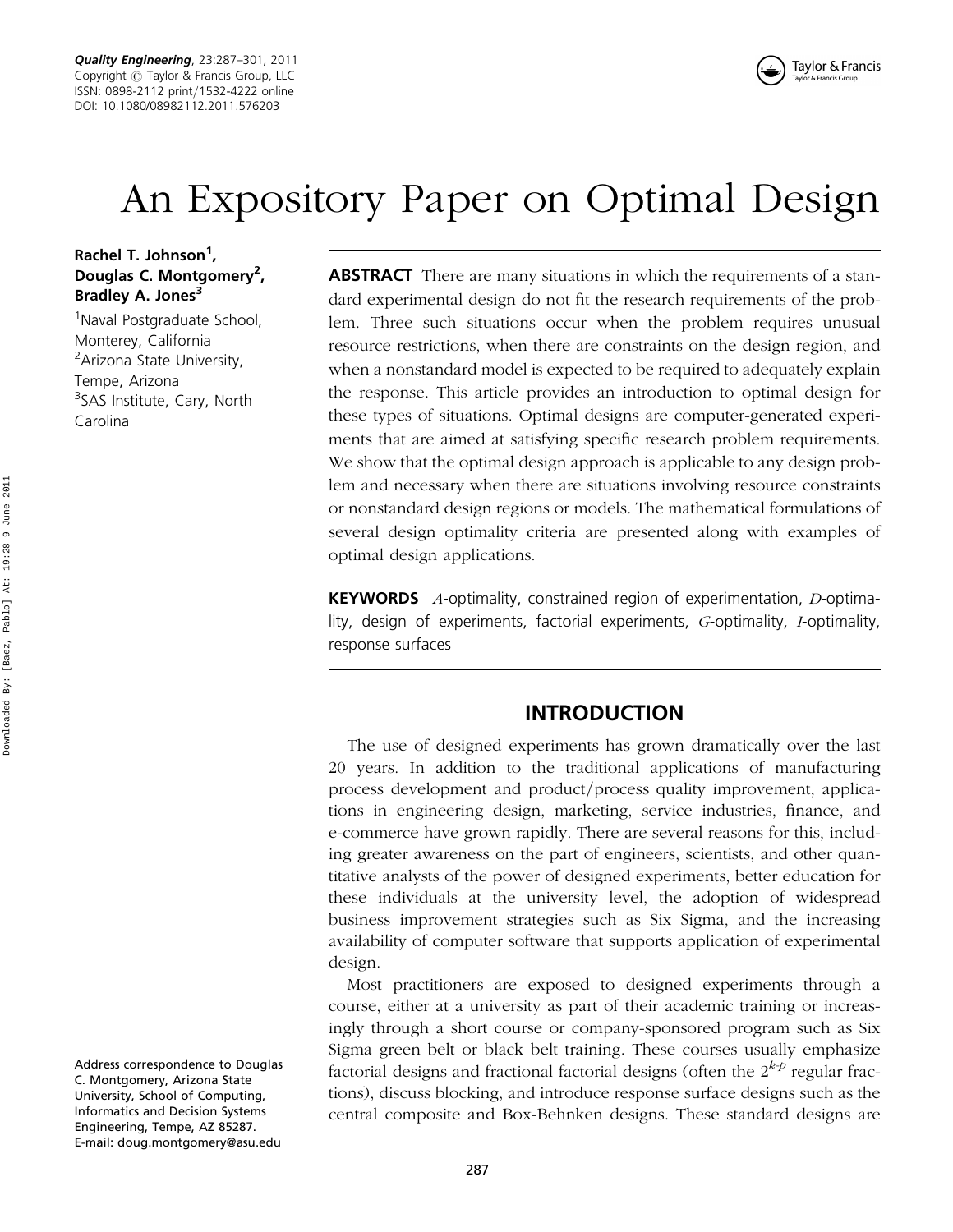the foundation of many experimentally based research and development programs.

Standard designs work well when the research problem and the design are a good match. But there are many situations where the requirements of a standard design and the research problem are not a good fit. Some of these include the following:

- 1. The experimenter has unusual resource restrictions, so either the number of runs that can be made in the experiment or the size of the blocks required is different from the sample size and/or block sizes required by a standard design. For example, suppose that the experimenter needs to fit a second-order model in four factors. A central composite design requires between 25 and 30 runs, depending on the number of center points. But the experimenter can only afford to do 20 runs. Examples of optimal designs for cases where unusual resource restrictions are required are found in the section on unusual resource restrictions.
- 2. There are restrictions or constraints on the design region. That is, the standard cuboidal regions for factorial and fractional factorial designs and spherical or cuboidal regions for response surface designs are not appropriate either because it is impossible to experiment in some portions of the factor space (such as temperatures and pressures that are simultaneously beyond certain boundaries lead to unsafe operating conditions) or there are infeasible combinations of some factors. An example of an optimal design for a problem with a constrained design region is presented in the section on constrained design regions.
- 3. The experimenter needs to fit a nonstandard model. Models contain a mix of factors of different types. For example, suppose that the experimenter is interested in fitting a full quadratic model in two variables  $x_1$  and  $x_2$ , but there is a third two-level categorical factor  $z$  that is also of interest. The model that the experimenter wants to entertain is

$$
y = \beta_0 + \beta_1 x_1 + \beta_2 x_2 + \beta_{12} x_1 x_2 + \beta_{11} x_1^2 + \beta_{22} x_2^2 + \gamma z
$$
  
+  $\delta_1 z x_1 + \delta_2 z x_2 + \delta_{12} z x_1 x_2 + \delta_{11} z x_1^2 + \delta_{22} z x_2^2 + \varepsilon$ 

This is a full quadratic model in the two continuous factors and it also contains the main effect of the

and pure quadratic effects of the continuous factors. If this full 12-parameter model is the final model for the experiment, then the model describes two completely different response surfaces at the two different levels of the categorical factor. Assuming that the experimenter can only conduct 15 runs, there is no standard response surface design for this problem. The closest standard design that would work for this problem would be the  $3 \times 3 \times 2$  factorial, which requires 18 runs. Examples of optimal designs for nonstandard models are contained in the section on nonstandard models. Designing experiments for these types of problems requires a different approach. We can't look in the textbook or course notes and try to match

the designs we find there to the problem. Instead, we need to create a custom design that fits our specific problem. Creating this custom design requires the following:

categorical factor plus all interactions between the categorical factor and the linear, interaction,

- 1. Information about the problem; specifically the model that the experimenter wants to entertain, the region of interest, the number of runs that can be performed, and any requirements about blocking, covariates, etc.
- 2. Choosing an optimality criterion; that is, a criterion for selecting the design points to be run. In the next section we will give a brief overview of optimality criterion for designed experiments.
- 3. A software package to construct the design. Sometimes optimal designs are called computer-generated designs. Several standard software packages do a good job of finding optimal designs.

It is always better to create a custom design for the actual problem that you want to solve than to force your problem to fit a standard design. Fortunately, it has been relatively easy to construct optimal design for about the last 15 years. The early research work on the theory of design optimality began with Kiefer (1959, 1961) and Kiefer and Wolfowitz (1959). The first practical algorithm for construction of optimal designs was developed by Mitchell (1974). This was a point exchange method, in which runs from

Downloaded By: [Baez, Pablo] At: 19:28 9 June 2011 Downloaded By: [Baez, Pablo] At: 19:28 9 June 2011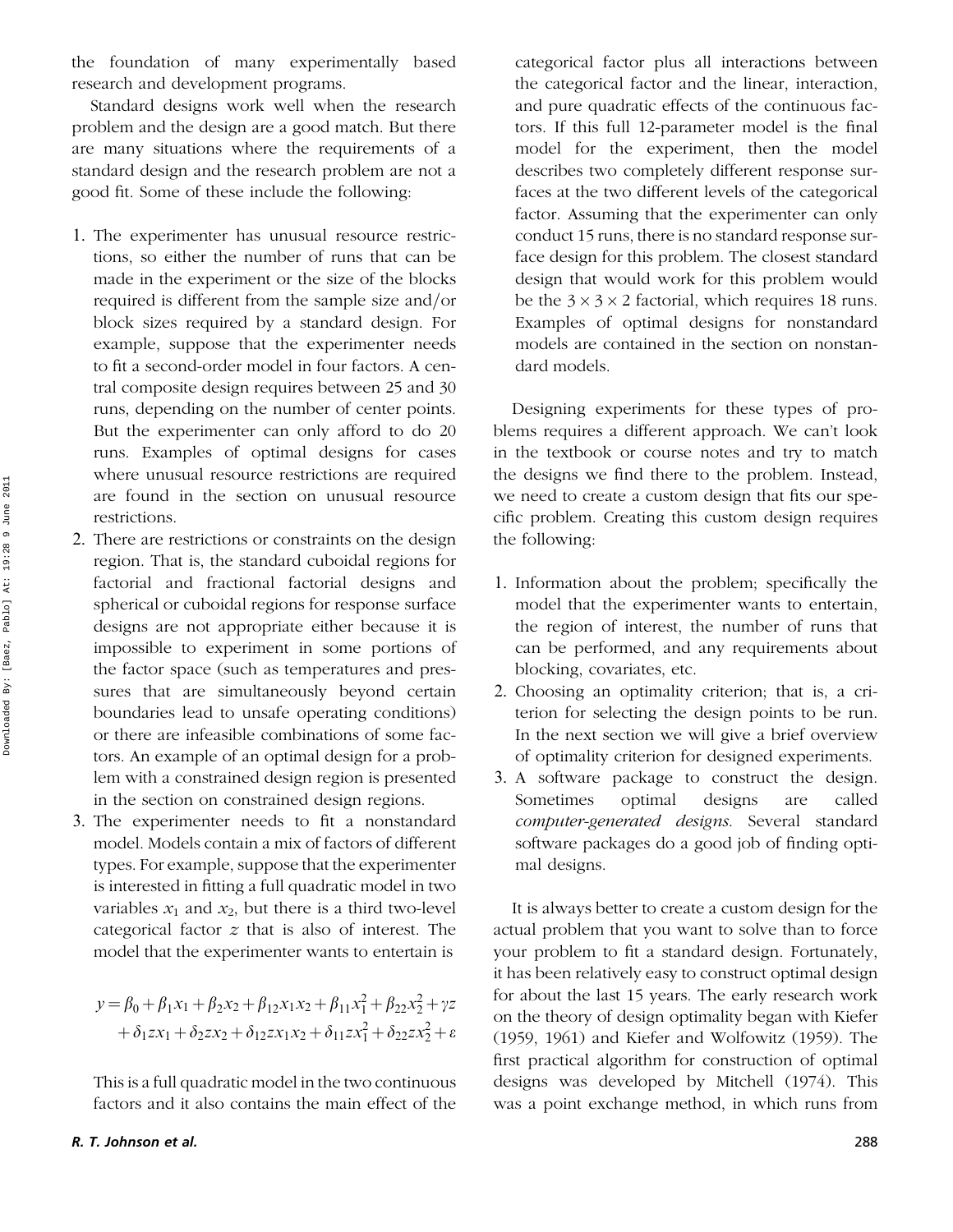a candidate set of all possible runs that the experimenter would consider running were systematically exchanged with the runs in a current design until no further improvement in the optimality criterion could be achieved. Several variations of the point exchange approach were developed and implemented over the next 20 years. Meyer and Nachtsheim (1995) developed a coordinate exchange algorithm in which individual design coordinates were systematically searched to find the optimal settings. No candidate set of runs was required. This approach quickly became the standard one and today almost all efficient optimal design software makes use of the coordinate exchange approach.

## OPTIMAL DESIGN CRITERIA

All designed experiments can be written in a linear regression model form. See Montgomery (2009) and Myers et al. (2009) for details. Therefore, it is easy to describe design optimality criteria in terms of a regression model. The linear regression model in matrix notation is

$$
\mathbf{y} = \mathbf{X}\boldsymbol{\beta} + \boldsymbol{\epsilon} \tag{1}
$$

where **y** is an  $n \times 1$  vector of the observation (the response vector), **X** is an  $n \times p$  model matrix of the levels of the independent variables,  $\beta$  is a  $p \times 1$  vector of the regression coefficients,  $\epsilon$  is an  $n \times 1$  vector of random errors,  $n$  is the number of runs in the experimental design, and  $p$  is the number of regression model parameters. The model matrix  $\bf{X}$  is the design matrix expanded to the form of the model that the experimenter wants to fit. The number of regression coefficients,  $p$ , depends on the number of input factors and the assumed form of the model. For example, if there are four input factors and the assumed form for the model is a second-order linear regression model, there will be a total of 15 regression coefficients associated with the input factors: an intercept, four main effects, six two-way interactions, and four squared or pure quadratic terms.

The theory of linear models can be used to derive the least squares estimator of  $\beta$ , the fitted regression model, and the variance of both  $\hat{\beta}$  and the predicted response. The least squares estimator of  $\hat{\beta}$  is

$$
\hat{\mathbf{\beta}} = (\mathbf{X}'\mathbf{X})^{-1}\mathbf{X}'\mathbf{y} \tag{2}
$$

The fitted regression model is

$$
\widehat{\mathbf{y}} = X\widehat{\mathbf{\beta}} \tag{3}
$$

where  $\hat{y}$  is the predicted response. The covariance matrix of the regression coefficients is

$$
Var[\hat{\mathbf{\beta}}] = \sigma^2 (\mathbf{X}' \mathbf{X})^{-1}
$$
 [4]

The variance of the predicted response at a specific point in the design space relative to the error variance  $\sigma^2$ , also know as the scaled prediction variance, is

$$
Var[\hat{\mathbf{y}}]/\sigma^2 = \mathbf{x}'(\mathbf{X}'\mathbf{X})^{-1}\mathbf{x} = v(\mathbf{x})
$$
 [5]

where  $\bf{x}$  is a vector containing the coordinates of the point of interest in the design space expanded to model form.

The optimal designs discussed in this article fall into two categories: designs that are optimized with respect to the regression coefficients and designs that are optimized with respect to the prediction variance of the response.

## Optimization with Respect to the Regression Coefficients

Precision in terms of estimating the regression coefficients is important for screening experiments, where the goal is to the find the effects that significantly influence the response variable. More precise estimates can translate into fewer Type I and Type II errors. Here we discuss two optimality criteria: the D-optimality the A-optimality criteria.

The D-optimal design employs a criterion on the selection of design points that results in the minimization of the volume of the joint confidence region of the regression coefficients. This is achieved by maximizing the determinant (hence the  $D$  in  $D$ -optimal) of the  $X'X$  matrix. That is, the quantity  $|X'X|$  is maximized over all possible designs with N runs. The dispersion matrix,  $(\mathbf{X}'\mathbf{X})^{-1}$ , contains the variances and covariances of the regression coefficients and it can be shown that the square of the volume of the confidence region is inversely proportional to  $|{\bf X}' {\bf X}|$ . Controlling the volume of the confidence region is related to the precision of the regression coefficients; a smaller confidence region, for the same level of confidence, means more precise estimates.

Downloaded By: [Baez, Pablo] At: 19:28 9 June 2011 Downloaded By: [Baez, Pablo] At: 19:28 9 June 2011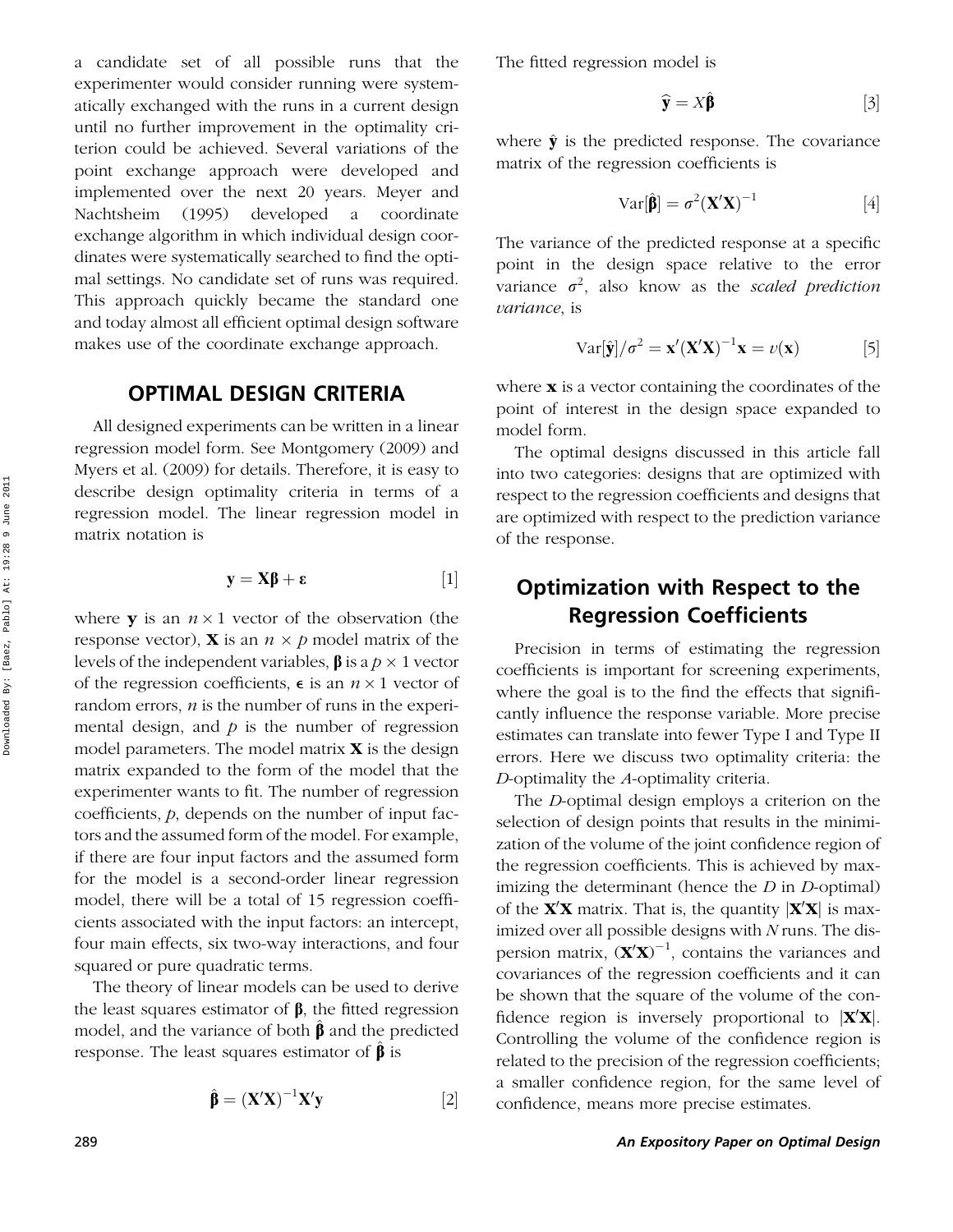Similar to the D-optimal design, the A-optimal design has an optimization objective function that deals with the variance of the regression coefficients. Whereas the D-optimal design considers both variance and covariance of the regression coefficients, the A-optimal criterion deals only with the individual variances of the regression coefficients. This is achieved by minimizing the trace of the  $(\mathbf{X}'\mathbf{X})^{-1}$ matrix. The trace is the sum of the diagonal elements of the matrix, which in  $(\mathbf{X}'\mathbf{X})^{-1}$  are the variances of the regression coefficients.

## Optimization with Respect to the Predicted Response

Though estimating the regression coefficients with accuracy and precision is highly important for screening experiments, in response surface modeling, where the overall prediction model is most important, criteria on the experimental design aimed at precision of the model are desirable. Precision of the model can be measured in terms of the prediction variance metric. There are two main optimality criteria that are used to control the experimental design in such a way that aspects of prediction variance of the model are minimized. These are the I-optimal design and the G-optimal design.

The  $I$  in the  $I$ -optimal design represents the integrated prediction variance of the regression model. The integrated variance optimality criterion minimizes the integrated prediction variance of the regression model over a particular region of interest R. The objective function of the I-optimal design is

$$
\frac{1}{K} \int_{R} v(\mathbf{x}) dx \tag{6}
$$

where  $v(\mathbf{x})$  is the scaled prediction variance given in Eq. [5] and  $K$  is the volume of the design region  $R$ . The region of interest  $R$  is generally the region specified by the boundaries of the ranges of the input variables. The integration of the prediction variances creates a single measure of prediction performance, which is interpreted as the average scaled prediction variance.

The G-optimal design also makes use of an objective function relating to the prediction variance. Instead of minimizing the average prediction variance over the design region, R, the G-optimal criterion minimizes the maximum value of prediction variance in the design region, R. Constructing G-optimal designs has historically proved difficult because two optimization problems must be solved: finding the best coordinate value to change in the current design and determining the maximum value of the scaled prediction variance for each new design that is evaluated. Rodriguez et al. (2010) described a commercially viable algorithm for constructing G-optimal designs and compare the performance of several Goptimal designs to their I-optimal and D-optimal counterparts.

Of the optimal designs in this section, D-, A-, I-, and G-optimal, the D-optimal and I-optimal are the two most widely used. Experimental designs that are created with respect to both D- and I-criteria are available in many commercially available software packages. Creating these designs requires an optimization algorithm. Techniques such as the coordinate exchange method of Meyer and Nachtsheim (1995) have been developed that minimize the computational burden and reduce the time required to find the optimal design. These techniques do not always guarantee a global optimal but the efficiency, a metric that quantifies the quality of an optimal design in terms of the best possible design is reported by the software programs.

## STANDARD DESIGNS ARE OFTEN OPTIMAL DESIGNS

Many of the standard designs studied in basic experimental design courses are optimal designs. To illustrate, consider the  $2^k$  factorial design. The  $2^k$ factorial and its many variants are probably the most widely used family of designs in industrial research and development. Consider a special case; the  $2<sup>2</sup>$  factorial with a single replicate. This is a four-run experiment and it can be used to fit the first-order model with interaction

$$
y = \beta_0 + \beta_1 x_1 + \beta_2 x_2 + \beta_{12} x_1 x_2 + \varepsilon
$$

For the  $2<sup>2</sup>$  design, the determinant of the matrix is  $|\mathbf{X}'\mathbf{X}| = 256$ . This is the maximum possible value of the determinant for a four-run design on the design space bounded by  $\pm 1$ . Therefore, this is a *D*-optimal design. We can also show (see Montgomery 2009) that the maximum value of the prediction variance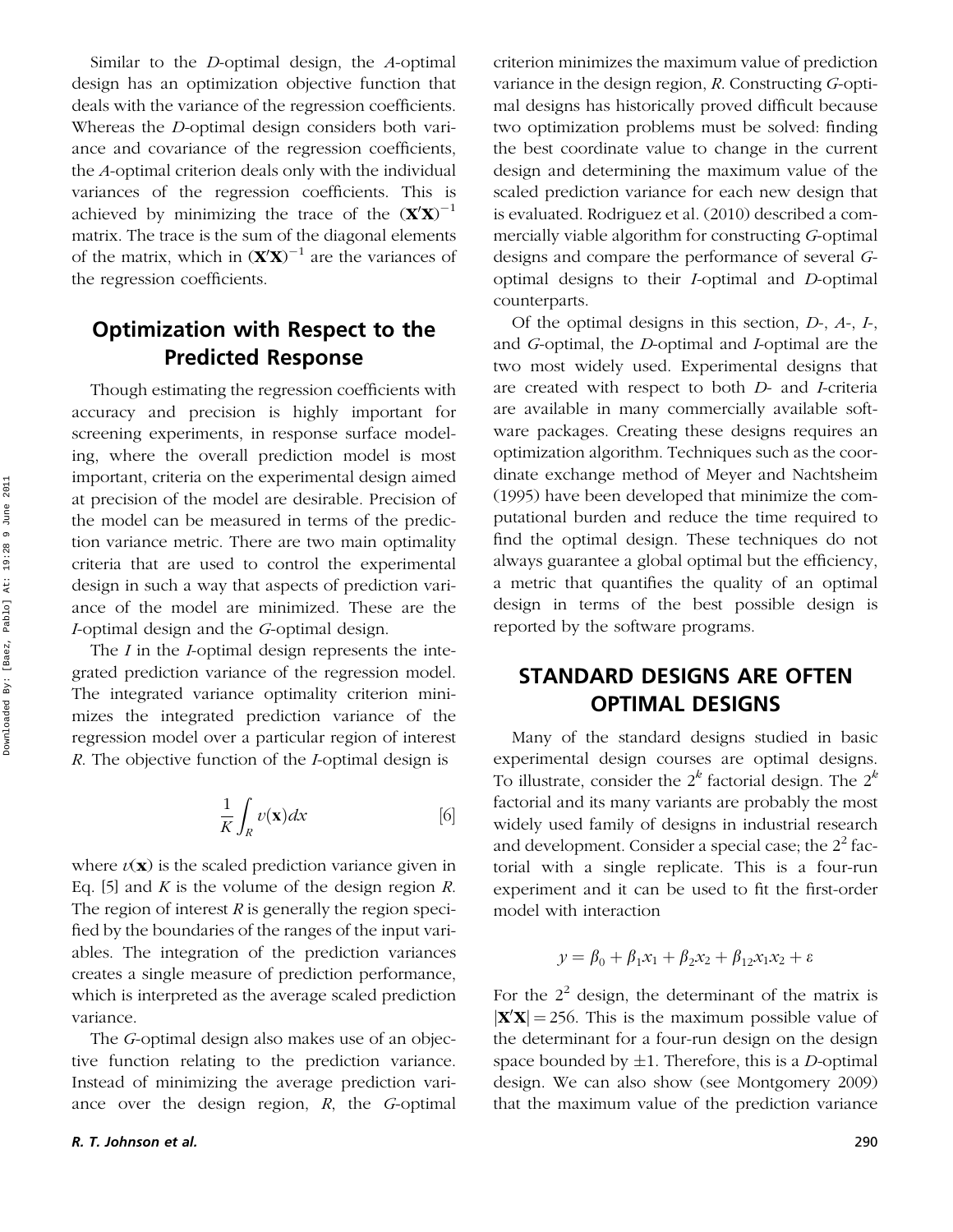occurs when  $x_1 = \pm 1$  and  $x_2 = \pm 1$  and is equal to  $\sigma^2$ . To determine how good this is, we need to know the best possible value of prediction variance that we can attain. It turns out that the smallest possible value of the maximum prediction variance over the design space is  $p\sigma^2/N$ , where p is the number of model parameters and  $N$  is the number of runs in the design. The  $2^2$  design has  $N = 4$  runs and the model has  $p = 4$  parameters, so the model that we fit to the data from this experiment minimizes the maximum prediction variance over the design region. So the  $2<sup>2</sup>$  design is a G-optimal design. Finally, consider the average prediction variance. The average prediction variance over the design space for the  $2<sup>2</sup>$  design is  $4\sigma^2/9$ , and this is the smallest possible value of the average prediction variance that can be obtained from a four-run design used to fit a first-order model with interaction on this design space. Therefore, the  $2<sup>2</sup>$  design is also *I*-optimal. Similar results can be found for all members of the  $2<sup>k</sup>$  family and for the  $2^{k-p}$  family of fractional factorials so long as the design resolution is sufficient to support the assumed model. The fact that many widely used standard designs

are optimal designs suggests that the optimal design approach is applicable in any design situation. If the problem turns out to be a standard one, an optimal design algorithm will generate the required standard design. But if not, then the optimal design approach will be necessary to construct the appropriate design for this specific research problem.

As another example, consider a situation in which there are two categorical factors with three levels each. An example scenario where this situation might occur is in missile testing. For example, assume that the White Sands missile range testing center wants to compare distance from target for three different types of missiles  $(x_1 = L1, L2, L3)$ , each containing a slightly different metal alloy encasing, and three different launching mechanisms  $(x_2 = L1)$ , L2, L3). Using this example, both D- and I-optimal designs can be created for the main effects–only model and main effects plus two-factor interaction model. Let us assume that the experimenter is interested in a nine-run design. The D- and I-optimal designs for the main effects–only model were found using JMP (SAS Institute, Cary, NC) and are presented in Tables 1 and 2, respectively. Notice that both designs are identical; in fact, they are both  $3^2$ 

TABLE 1 The Nine-Run D-Optimal Design for Two Three-Level Categorical Factors

| -   |                |                |
|-----|----------------|----------------|
| Run | X1             | X <sub>2</sub> |
| 1   | L1             | L1             |
| 2   | L2             | L1             |
| 3   | L <sub>3</sub> | L1             |
| 4   | L1             | L2             |
| 5   | L2             | L2             |
| 6   | L <sub>3</sub> | L2             |
| 7   | L1             | L3             |
| 8   | L2             | L3             |
| 9   | L <sub>3</sub> | L3             |

factorial designs. If we augment the model to include the two-factor interaction term and construct ninerun D- and I-optimal designs we get the same results.

Both of the designs in Tables 1 and 2 are unreplicated factorials. Usually the experimenter would like to replicate the design in order to obtain an estimate of experimental error that would support statistical testing. If the design is replicated twice, this would require a total of 18 runs. We would still have a standard design. However, because each run requires firing a missile, and these runs are likely very expensive, the experimenter would probably be interested in a design with fewer runs. Suppose that the experimenter wants to fit the main effects plus interaction model and can afford a total of 12 runs. Where should these replicate runs be made? An optimal design approach can be used to determine the best place to allocate replicate runs to a design.

Tables 3 and 4 present the D- and I-optimal designs from JMP, respectively. From inspection of the tables we see that both designs are full  $3^2$ factorials with three replicated runs.

|                            | TABLE 2 The Nine-Run I-Optimal Design for Two Three-Level |  |  |  |
|----------------------------|-----------------------------------------------------------|--|--|--|
| <b>Categorical Factors</b> |                                                           |  |  |  |

| X1             | X <sub>2</sub> |
|----------------|----------------|
| L1             | L1             |
| L <sub>2</sub> | L1             |
| L3             | L1             |
| L1             | L2             |
| L2             | L <sub>2</sub> |
| L3             | L2             |
| L1             | L <sub>3</sub> |
| L2             | L3             |
| L3             | L3             |
|                |                |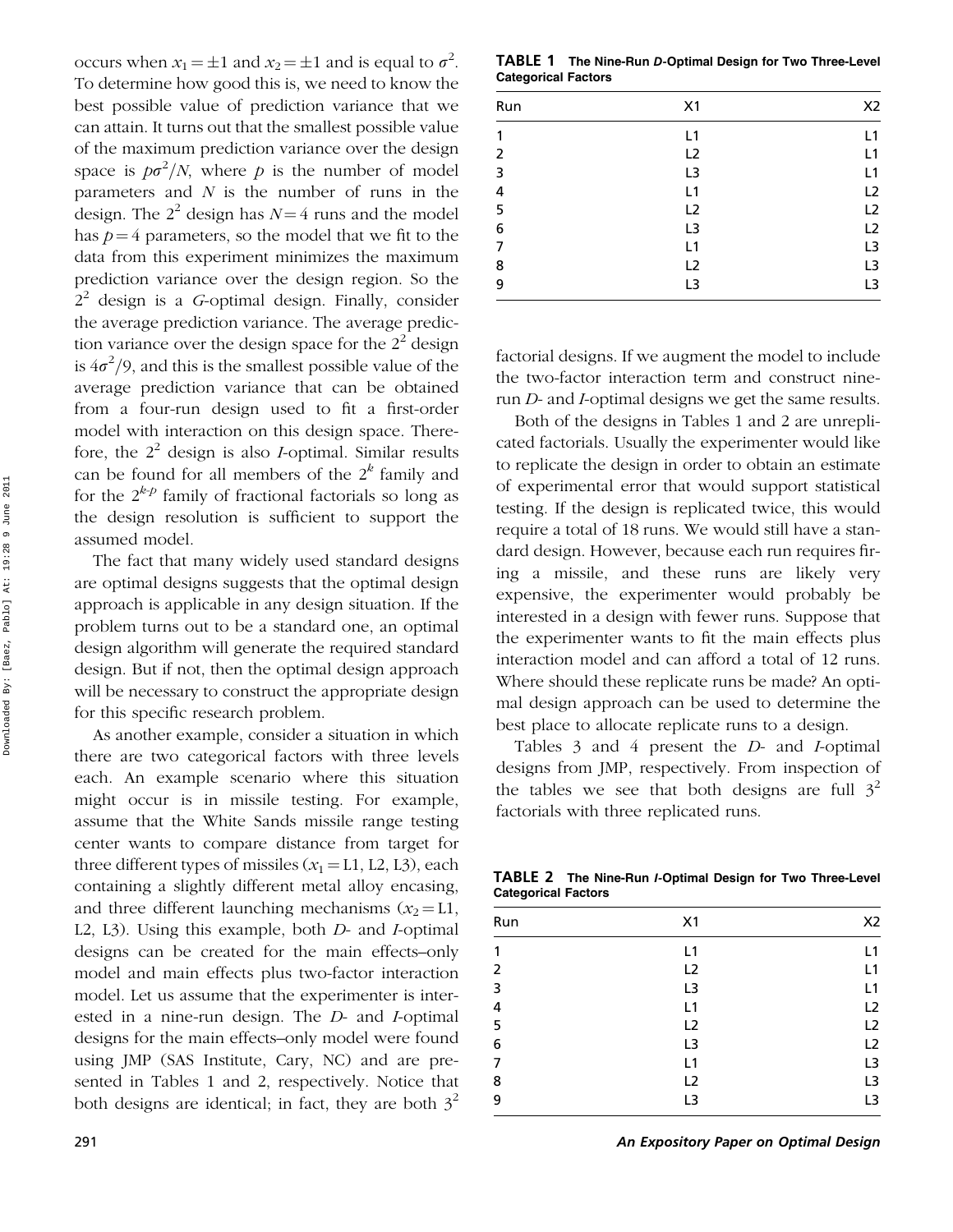| -- 3           |    |                |  |  |
|----------------|----|----------------|--|--|
| Run            | X1 | X <sub>2</sub> |  |  |
| 1              | L1 | L1             |  |  |
| $\mathbf 2$    | L2 | L1             |  |  |
| 3              | L3 | L1             |  |  |
| 4              | L1 | L2             |  |  |
| 5              | L1 | L2             |  |  |
| 6              | L2 | L2             |  |  |
| $\overline{7}$ | L2 | L2             |  |  |
| 8              | L3 | L2             |  |  |
| 9              | L3 | L2             |  |  |
| 10             | L1 | L3             |  |  |
| 11             | L2 | L3             |  |  |
| 12             | L3 | L3             |  |  |
|                |    |                |  |  |

TABLE 3 The 12-Run D-Optimal Design for Two Three-Level Categorical Factors

The D-optimal design replicates the treatment combinations (L1, L2), (L2, L2), and (L3, L2). Thus, L2 appears six times in column X2 and L1 and L3 appear only three times. By contrast, the I-optimal design replicates combinations (L1, L1), (L2, L2), and (L3, L2). In column X2 of this design, L1 appears three times, L2 appears five times, and L3 appears four times. The only difference between the two designs is that one of the replicated runs is different in each design. The average scaled prediction variance is 0.833 for both designs.

#### CREATING OPTIMAL DESIGNS

As noted previously, D- and I-optimality are the two optimality criteria most widely available for creating designs in commercial software packages. This section gives several examples of both D- and

TABLE 4 The 12-Run *I*-Optimal Design for Two Three-Level Categorical Factors

| Run | X1 | X2 |
|-----|----|----|
| 1   | L3 | L3 |
| 2   | L2 | L2 |
| 3   | L2 | L1 |
| 4   | L1 | L1 |
| 5   | L3 | L1 |
| 6   | L3 | L2 |
| 7   | L2 | L3 |
| 8   | L3 | L2 |
| 9   | L1 | L3 |
| 10  | L2 | L2 |
| 11  | L1 | L1 |
| 12  | L1 | L2 |
|     |    |    |

I-optimal designs for situations where the requirements of a standard design and the research problem are not met. The three main categories these situations are found in were described in the Introduction. Each of the three categories will be presented in this section along with examples that illustrate the choice of optimal design and some properties about those designs.

## Unusual Resource Restrictions

In this section two examples of situations that require restrictions on resources are presented.

#### A Second-Order Model

Suppose that an experimenter wants to fit a second-order model in four factors. This model contains an intercept, four linear terms, four pure quadratic terms, and six cross-product (two-factor interaction) terms. The usual design choices for fitting this model include the central composite design and the Box-Behnken design. These designs would require between 25 and 30 runs, depending on the number of center points. However, suppose that because of equipment availability, the experimenter is restricted to a design with  $n = 16$  runs. Because second-order models are typically used for optimization and prediction, the I-criterion is a good choice for this situation.

TABLE 5 A 16-Run *I*-Optimal Design for a Second-Order Model in Four Factors

| Run            | X1   | X <sub>2</sub>                | X <sub>3</sub>                | X4  |
|----------------|------|-------------------------------|-------------------------------|-----|
| 1              | 1    | 0                             | 0                             | - 1 |
| $\overline{2}$ |      |                               | O                             |     |
| 3              |      | 1                             |                               |     |
| 4              | 0    |                               | 1                             |     |
| 5              | $-1$ | ŋ                             | 1                             |     |
| 6              | $-1$ | 1<br>$\overline{\phantom{0}}$ | 1                             |     |
| 7              | O    | ŋ                             | n                             | O   |
| 8              |      | 0                             | 1<br>$\overline{\phantom{0}}$ |     |
| 9              |      |                               | $-1$                          | 1   |
| 10             | 1    |                               | $-1$                          |     |
| 11             | O    |                               | $-1$                          | - 1 |
| 12             | O    | n                             | 1                             | O   |
| 13             | 1    |                               | 1                             | 0   |
| 14             | 1    |                               |                               | 0   |
| 15             | $-1$ |                               | o                             | O   |
| 16             | 0    | ÷                             | 0                             |     |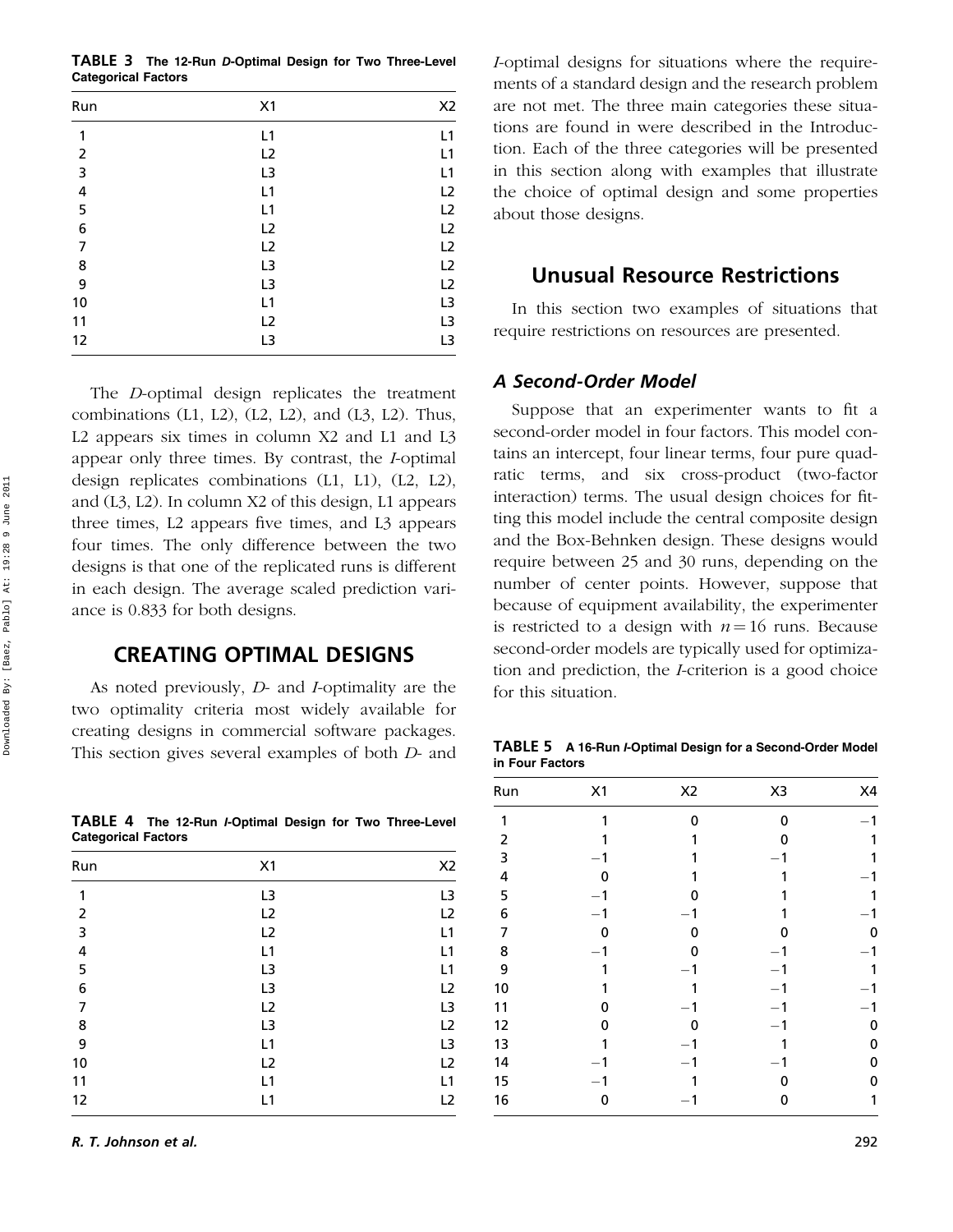

FIGURE 1 Prediction variance for the 16-run *I*-optimal design shown in Table 5.

Table 5 shows the 16-run I-optimal design created by the JMP v9.0 software. Figure 1 contains output from the JMP prediction variance profiler. The point of maximum scaled prediction variance is shown on the graphs. Notice that the maximum value of the scaled prediction variance is 2.818. Figure 2 contains the fraction of design space (FDS) plot for this design. An FDS plot (Zaharan et al. 2003) graphically presents the ordered scaled prediction variance over the volume of the design region. An ideal design has a very flat FDS plot with a small value of the scaled prediction variance. The average scaled prediction variance over the design region is 0.596255. When using the linear model to make predictions, the lower the prediction variance, the better.

For comparison, we also used JMP to create a 16-run D-optimal design for the problem. This design is shown in Table 6. The prediction variance profile in Figure 3 shows that the maximum scaled prediction variance is 2.078, which is about 26% smaller than the maximum prediction variance from the Ioptimal design. However, the fraction of design space plot in Figure 4 shows the prediction variance distribution over the design space for both the I-optimal and the D-optimal design. The I-optimal has the



FIGURE 2 FDS plot for the 16-run *I*-optimal design shown in Table 5.

TABLE 6 A 16-Run D-Optimal Design

| Run                     | X1       | X <sub>2</sub>                | X <sub>3</sub>                 | X4  |
|-------------------------|----------|-------------------------------|--------------------------------|-----|
| 1                       | $\Omega$ | 1                             | 1                              | - 1 |
| $\overline{2}$          | 0        | 1                             | $-1$                           |     |
| 3                       | 1        | 1                             | 1                              |     |
| $\overline{\mathbf{4}}$ | $-1$     |                               |                                |     |
| 5                       | $-1$     | 1<br>Ĭ.                       |                                | 1   |
| 6                       |          | $\overline{\phantom{0}}$<br>1 |                                |     |
| $\overline{7}$          |          | 1<br>$\overline{\phantom{0}}$ |                                |     |
| 8                       |          | 1                             |                                |     |
| 9                       |          | 0                             |                                | 1   |
| 10                      |          | 1                             | 1                              |     |
| 11                      |          |                               | -1<br>$\overline{\phantom{0}}$ | -1  |
| 12                      |          | 1                             | 0                              | 0   |
| 13                      | n        | 0                             | 1                              | 0   |
| 14                      | 1        | 0                             | 0                              | 1   |
| 15                      | 0        | 1                             | 1                              |     |
| 16                      | 0        | $-1$                          | 0                              | - 1 |

lower prediction variance over the region of the design.

The solid line in this figure is the I-optimal design. Notice that over almost all of the design space the I-optimal design has lower prediction variance. The average scaled prediction variance over the design space for the D-optimal design is 0.789988, which is 32% larger than the average scaled prediction variance of the I-optimal design. So unless the experimenter is interested in protection against prediction at the ''worst'' possible place in the design space, the I-optimal design is the preferred choice in this example.

This example illustrates that it is useful for the investigator to compare diagnostics for designs being considered. Prediction variance is one good diagnostic tool for comparison. Modern computer software makes generation of alternate designs for a problem easy and the software products can also facilitate design comparisons. For more information on comparing designs, see Anderson-Cook et al. (2009).



FIGURE 3 Prediction variance for the 16-run D-optimal design shown in Table 6.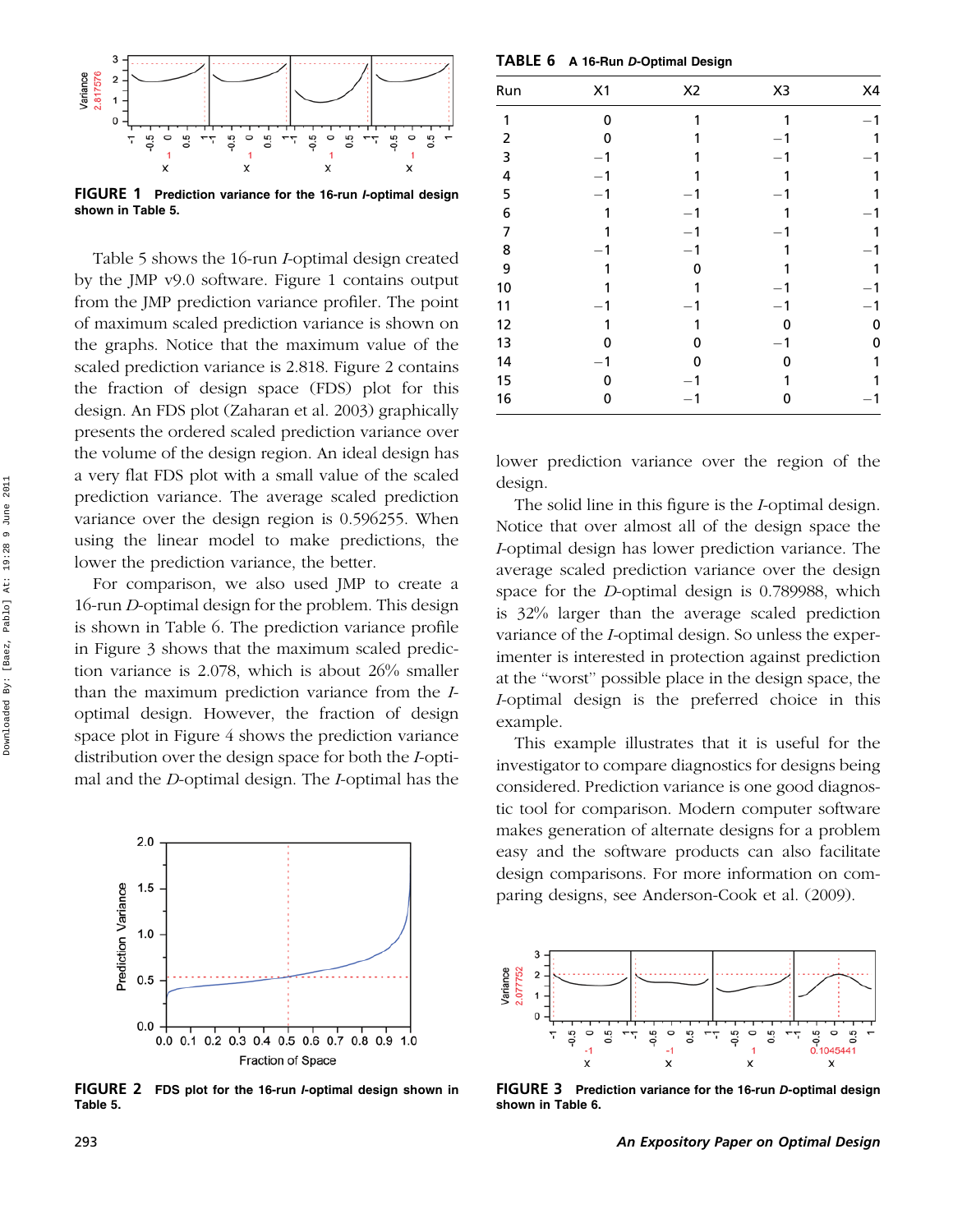

FIGURE 4 FDS plot for the 16-run D-optimal design (dashed line) in Table 6 overlaid with the 16-run I-optimal design (solid line) in Table 5.

#### Nonstandard Block Sizes

Suppose an investigator can perform three runs in one day and wishes to run a screening experiment with six continuous factors. The budget for the experiment allows for 12 runs. So, the experiment will involve four days of experimentation with three runs per day.

The 12-run Plackett-Burman design is a natural choice for a main effects model, but there is no blocking scheme for these designs that accommodates blocks of three runs. So, no textbook design quite matches this problem description.

Table 7 shows the factor settings and block assignments for the 12-run I-optimal design tailored to fit the problem. The I-optimal design is for a main effects model.

This design has a D-efficiency of 95.4%. The most notable feature of this design is that each factor has

TABLE 7 An I-Optimal Design for Six Factors in Four Blocks of Size 3

| А | B                        |                          | Е | F | Day |
|---|--------------------------|--------------------------|---|---|-----|
|   |                          |                          |   |   |     |
|   |                          | $\overline{\phantom{0}}$ |   |   |     |
|   | $\overline{\phantom{0}}$ |                          |   |   |     |
|   | -                        |                          |   |   |     |
|   |                          |                          |   |   | 2   |
|   | $\overline{\phantom{0}}$ |                          |   |   | 2   |
|   | $\overline{\phantom{m}}$ |                          |   |   | 3   |
|   | $\overline{\phantom{0}}$ |                          |   |   | 3   |
|   |                          |                          |   |   | 3   |
|   |                          |                          |   |   | 4   |
|   |                          |                          |   |   |     |
| 1 |                          |                          | O |   | 4   |

one setting at the middle of its range. This means that if any factor has a strong quadratic effect, there is a good chance of both detecting the curvature and identifying the causal factor. By contrast, a two-level design has no way to detect strong curvature if it exists.

## Constrained Design Region

A constrained design region implies the application of one or more constraints placed on the values of the design factors. These constraints restrict the experimental design region. Experiments that contain only continuous numeric factors are generally described in coded units on a scale of  $[-1, 1]$ . In the example presented, we look at a comparison between eight-run D- and I-optimal designs for the response surface model in two factors (the RSM linear regression model for two factors includes two main effects, a two-factor interaction, and two squared terms). Tables 8 and 9 present D- and I-optimal designs for the response surface models for the design region constrained by the equation  $x_1 + x_2 \leq 1$ . Figure 5 is the FDS plot comparing these two designs. In Figure 5 the solid line represents the I-optimal design and the dashed line represents the D-optimal design. The I-optimal design has smaller prediction variance compared to the D-optimal design over about 85% of the design space. If the objective of the experimenter is to build a prediction model, the I-optimal design is the preferred choice.

#### Nonstandard Models

Nonstandard models include models with different types of variables—both categorical and continuous—and models that have a specific assumed model form that may not conform to any standard linear model case such as an RSM model.

| for a Constrained Region | TABLE 8 A D-Optimal Design |
|--------------------------|----------------------------|
| X <sub>1</sub>           | X <sub>2</sub>             |
| $-1$                     | 1                          |
| - 1                      | –1                         |
|                          | 0                          |
| $-1$                     | 0.08                       |
| 1                        | $-1$                       |
| 0                        |                            |
| 0.08                     | –1                         |
| $-0.11$                  | 0.11                       |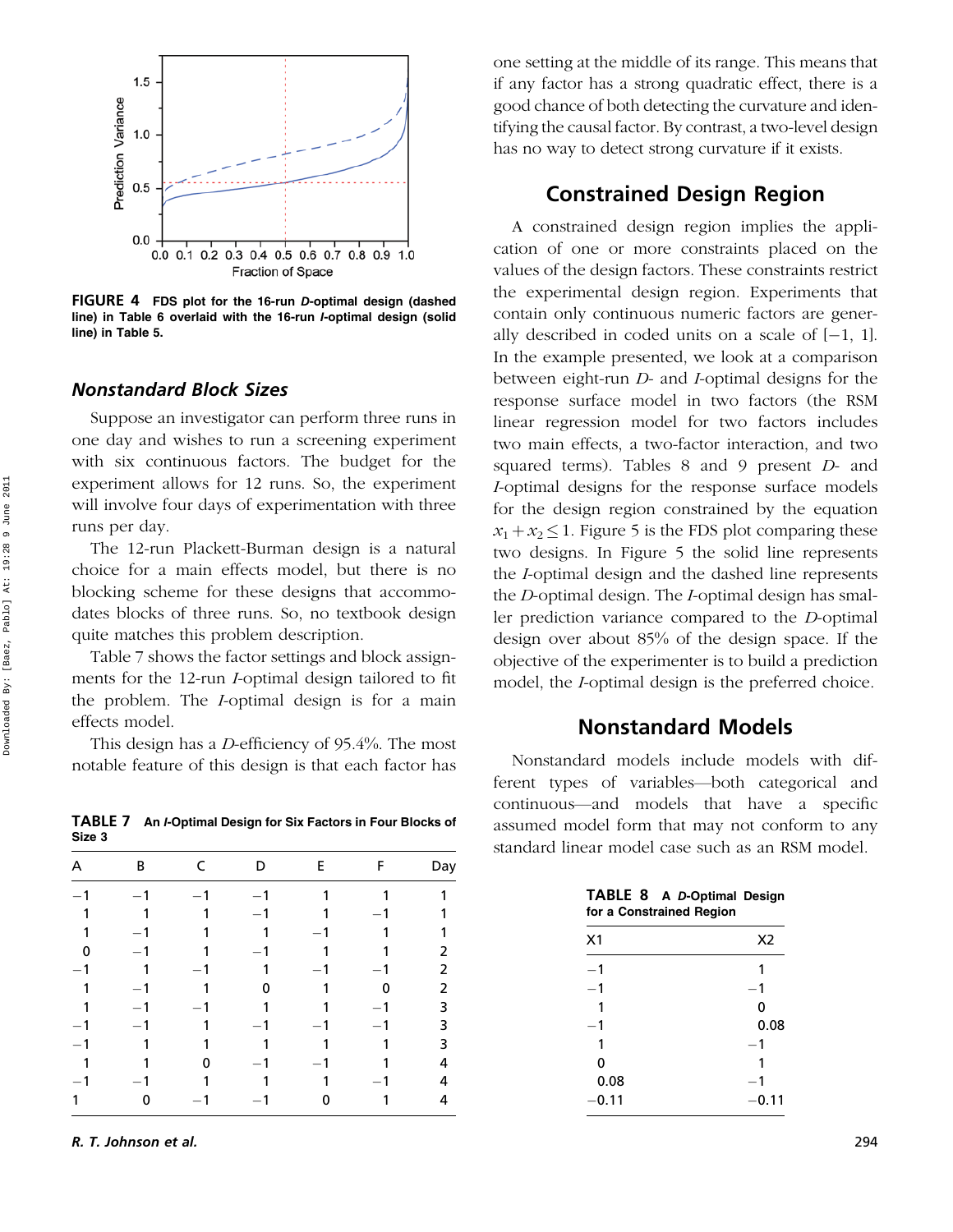| TABLE 9 An <i>I</i> -Optimal Design<br>for a Constrained Region |         |  |  |  |
|-----------------------------------------------------------------|---------|--|--|--|
| X <sub>1</sub>                                                  | X2      |  |  |  |
|                                                                 | O       |  |  |  |
| $-1$                                                            | 0.76    |  |  |  |
| 0.07                                                            | $-0.95$ |  |  |  |
| O                                                               |         |  |  |  |
| 1                                                               | $-1$    |  |  |  |
| - 1                                                             | $-1$    |  |  |  |
| $-0.22$                                                         | $-0.10$ |  |  |  |
| $-0.22$                                                         | $-0.10$ |  |  |  |

## Optimal Design for Mixed Categorical and Continuous Factors

Suppose that a quality engineer wants to determine whether five machines on a production line are generating comparable product. Each machine has four two-level controllable variables. The budget for the experiment is 15 runs.

Clearly, there is no orthogonal or textbook design for this situation. Because the budgeted number of runs is odd, there is no way to have the same number of runs at each level of the two-level factors. The number of runs is a multiple of the number of machines, so each machine can produce three parts for the study.

Table 10 shows the factor settings and block assignments for the 15-run I-optimal design custom built to match the requirements as specified. The D-efficiency of this design is 98.4%.

Intuition might suggest that each of the two-level factors should be as balanced as possible. That is,



FIGURE 5 FDS plot comparing the D-optimal (dashed line) and I-optimal (solid line) designs for a constrained region.

TABLE 10 An I-Optimal Design for Mixed Categorical and Continuous Factor Design

| A | В            | C            | D            | E            |
|---|--------------|--------------|--------------|--------------|
|   |              |              |              |              |
| 1 | $-1$         | $-1$         | $-1$         | $-1$         |
| 1 | $-1$         | 1            | $-1$         | 1            |
| 1 | $\mathbf{1}$ | 1            | 1            | 1            |
| 2 | $-1$         | $-1$         | 1            | 1            |
| 2 | $-1$         | 1            | $-1$         | $\mathbf{1}$ |
| 2 | $\mathbf{1}$ |              | $-1$         | 1            |
| 3 | $-1$         |              | $-1$         | 1            |
| 3 | $-1$         | 1            | $\mathbf{1}$ | 1            |
| 3 | $\mathbf{1}$ | $-1$         | $-1$         | 1            |
| 4 | $-1$         | $-1$         | 1            | 1            |
| 4 | 1            | $-1$         | $-1$         | -1           |
| 4 | 1            | $\mathbf{1}$ | 1            | $-1$         |
| 5 | $-1$         |              | $-1$         | 1            |
| 5 | $-1$         | 1            | $-1$         | 1            |
| 5 | 1            |              | 1            | $-1$         |

each should have seven runs at one setting and six runs at the other. The surprise here is that each of the two-level factors has six runs at one setting and nine runs at the other. However, there is a type of hidden balance in this structure. For each machine two of the factors have two runs at  $+1$  and one run at  $-1$ . The other two factors have two runs at  $-1$  and one run at  $+1$ . The result is that the two-level factors' main effect estimates are equivariant. Each has a variance inflation factor (VIF) of only 1.155. This would correspond to confidence intervals that are less than 7.5% longer than an orthogonal design

|                                | TABLE 11 The D-Optimal Design |
|--------------------------------|-------------------------------|
| for a Nonstandard Linear Model |                               |

| X <sub>1</sub> | X <sub>2</sub>                | X <sub>3</sub> |
|----------------|-------------------------------|----------------|
| 1              | $-1$                          | 1              |
| $-1$           | 1                             | $-1$           |
| $-1$           | 1<br>$\overline{\phantom{0}}$ | $-1$           |
| $-1$           | 1                             | $-0.5$         |
| 1              | 1                             | $-1$           |
| $-1$           | $-1$                          | 1              |
| 1              | $-1$                          | 1              |
| 1              | 1                             | 1              |
| 1              | 1                             | 1              |
| 1              | 1                             | 0.5            |
| $-1$           | 0                             | $-1$           |
| $-1$           | $-1$                          | $-0.5$         |
| 1              | 0                             | $-0.5$         |
| 1              | 0                             | 0.5            |
| 1              | 0                             | 1              |
|                | 1                             | 0.5            |

Pablo] At: 19:28 9 June 2011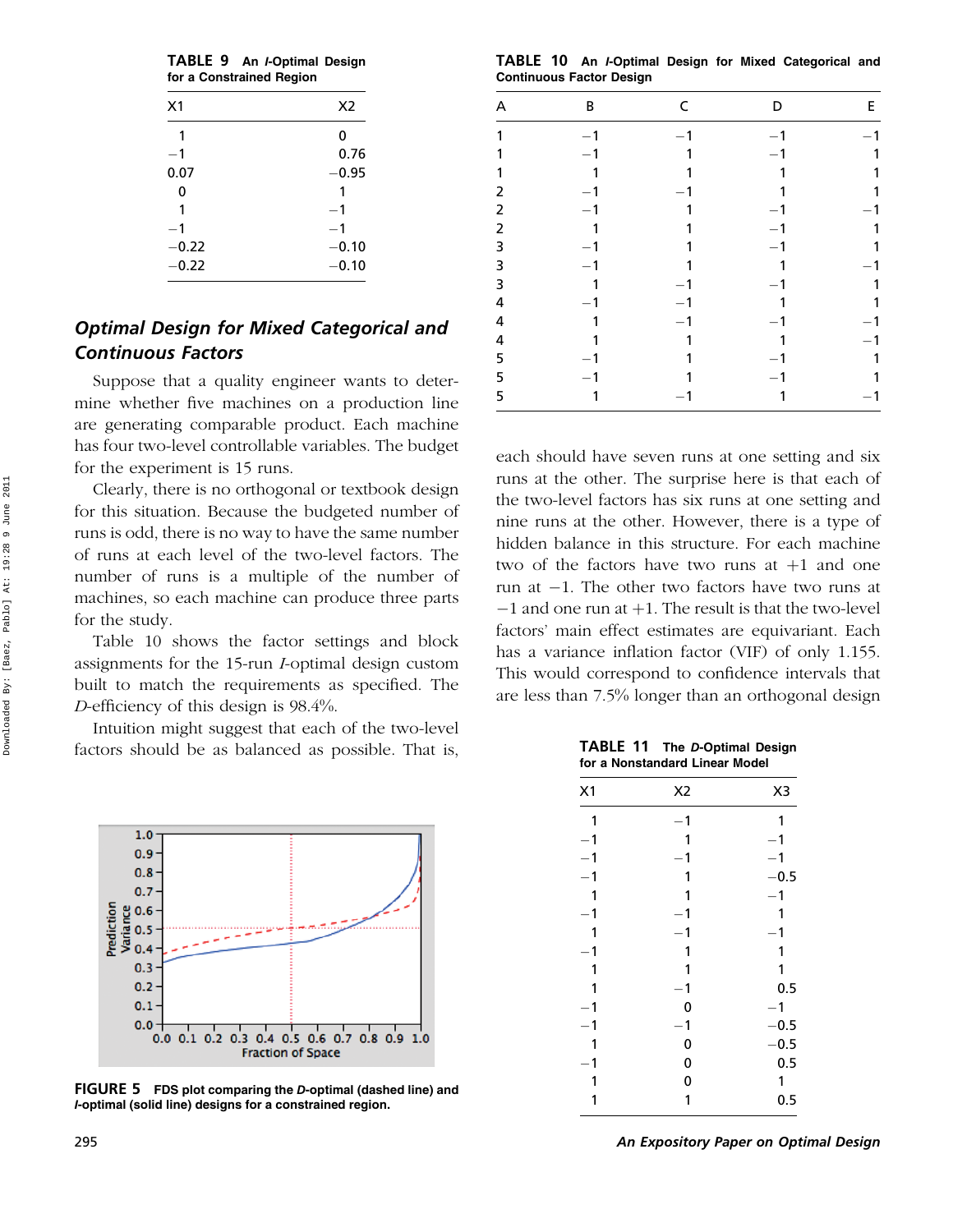| TABLE 12 The <i>I</i> -Optimal Design<br>for a Nonstandard Linear Model |      |        |  |  |
|-------------------------------------------------------------------------|------|--------|--|--|
| X <sub>1</sub>                                                          | X2   | X3     |  |  |
| 1                                                                       | 1    | $-0.5$ |  |  |
| $-1$                                                                    | –1   | $-1$   |  |  |
| $-1$                                                                    | 1    | 0.5    |  |  |
| - 1                                                                     | 1    | 1      |  |  |
| $-1$                                                                    | 0    | $-0.5$ |  |  |
| $-1$                                                                    | 0    | $-0.5$ |  |  |
| $-1$                                                                    | 1    | $-1$   |  |  |
| $\mathbf 1$                                                             | 0    | 0.5    |  |  |
| $\mathbf{1}$                                                            | 0    | 0      |  |  |
| $-1$                                                                    | 0    | 0      |  |  |
| - 1                                                                     | $-1$ | 1      |  |  |
| $-1$                                                                    | $-1$ | 0.5    |  |  |
| $-1$                                                                    | 0    | 1      |  |  |
| 1                                                                       | 1    | $-0.5$ |  |  |
| 1                                                                       | 0    | $-1$   |  |  |
| 1                                                                       | 0    | 0.5    |  |  |

for this problem (if one existed). Here, the lack of balance and orthogonality has a price but it is small.

## Optimal Designs for a Nonstandard Linear Model

Consider an experiment with three continuous factors. Suppose that  $x_1$  is expected to be the factor that has the simplest relationship with the response, factor  $x_2$  is expected to have a more complex relationship, and factor  $x_3$  is expected to have the most complex relationship with the response. The experimenter assumes that the model form is

$$
y = \beta_0 + \beta_1 x_1 + \beta_2 x_2 + \beta_3 x_3 + \beta_{12} x_1 x_2 + \beta_{13} x_1 x_3 + \beta_{23} x_2 x_3 + \beta_{22} x_2^2 + \beta x_3 x_3 x_3^2 + \beta_{123} x_1 x_2 x_3 + \beta_{333} x_3^3
$$

This is a reduced cubic model. Tables 11 and 12 contain the D-optimal and I-optimal designs. Figure 6 shows the designs graphically. Notice that factor  $x_1$  has two levels, factor  $x_2$  has three levels, and factor  $x_3$  has four levels in the D-optimal design and five levels in the I-optimal design.

Figure 7 contains the FDS comparison of the two designs. The dashed line is the D-optimal design and the solid line is the I-optimal design. Notice that the I-optimal design dominates the D-optimal design over more than 90% of the volume of the design space. This is an illustration of the importance of evaluating a design before the experiment is actually conducted.



FIGURE 6 Plots of the D-optimal and I-optimal designs.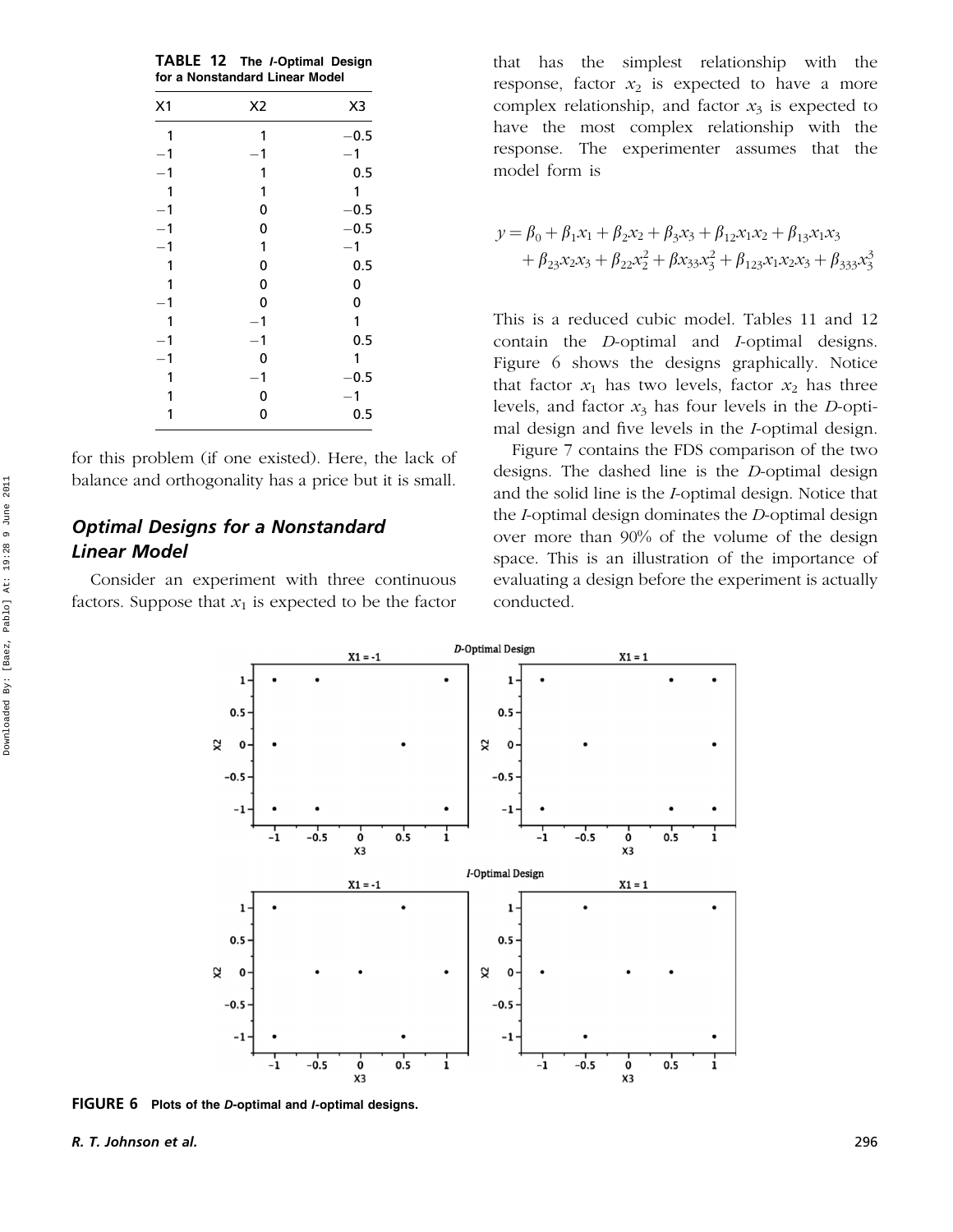

FIGURE 7 FDS plot comparison of the D-optimal and I-optimal design.

## USE OF AN OPTIMAL DESIGN TO CONDUCT A CONFIRMATION EXPERIMENT

Khoramnia et al. (2010) published an article in the Electronic Journal of Biotechnology describing a process characterization and optimization case study. The investigators were interested in maximizing the lipase activity of a bacterial culture. Lipase is a water-soluble enzyme that catalyzes the hydrolysis of certain types of chemical bonds and they play a vital role in digestion and processing of triglycerides, fats, and oils. Bioactivity is a way to describe the interaction of the lipase with other materials. There were five factors in the study with ranges shown in Table 13.

To model the lipase production process, the investigators employed a central composite design inscribed within the ranges specified in the table. Note that the central composite design is a spherically symmetric design. There are no points that are simultaneously at or near the extremes of all the factors. Table 14 shows the design and resulting lipase activity. The maximum observed activity was 0.164.

Using a stepwise regression approach including all first-, second-, and third-order terms yields the

TABLE 13 Factors and Levels for the Lipase Study

| Setting | Temperature pH Size Time Agitation |   |    |     |
|---------|------------------------------------|---|----|-----|
| Low     | 27                                 | n | 24 |     |
| High    | 45                                 | q | 96 | 200 |

TABLE 14 Central Composite Design and Observed Response Data

| Run | Temperature | pH   | Size | Time  | Agitation      | Activity |
|-----|-------------|------|------|-------|----------------|----------|
| 1   | 40.94       | 8.32 | 1.9  | 79.77 | 45.09          | 0.032    |
| 2   | 40.94       | 6.68 | 4.1  | 79.77 | 45.09          | 0.08     |
| 3   | 31.06       | 8.32 | 4.1  | 40.23 | 154.91         | 0.095    |
| 4   | 40.94       | 8.32 | 4.1  | 40.23 | 45.09          | 0.072    |
| 5   | 40.94       | 8.32 | 1.9  | 40.23 | 154.91         | 0.057    |
| 6   | 40.94       | 6.68 | 1.9  | 79.77 | 154.91         | 0.065    |
| 7   | 31.06       | 6.68 | 4.1  | 79.77 | 154.91         | 0.106    |
| 8   | 31.06       | 8.32 | 1.9  | 79.77 | 154.91         | 0.119    |
| 9   | 40.94       | 6.68 | 4.1  | 40.23 | 154.91         | 0.065    |
| 10  | 31.06       | 8.32 | 4.1  | 79.77 | 45.09          | 0.059    |
| 11  | 31.06       | 6.68 | 1.9  | 40.23 | 45.09          | 0.044    |
| 12  | 27          | 7.5  | 3    | 60    | 100            | 0.125    |
| 13  | 45          | 7.5  | 3    | 60    | 100            | 0.164    |
| 14  | 36          | 6    | 3    | 60    | 100            | 0.126    |
| 15  | 36          | 9    | 3    | 60    | 100            | 0.105    |
| 16  | 36          | 7.5  | 1    | 60    | 100            | 0.145    |
| 17  | 36          | 7.5  | 5    | 60    | 100            | 0.063    |
| 18  | 36          | 7.5  | 3    | 24    | 100            | 0.076    |
| 19  | 36          | 7.5  | 3    | 96    | 100            | 0.08     |
| 20  | 36          | 7.5  | 3    | 60    | 0              | 0.131    |
| 21  | 36          | 7.5  | 3    | 60    | $\overline{2}$ | 0.11     |
| 22  | 36          | 7.5  | 3    | 60    | 100            | 0.142    |
| 23  | 36          | 7.5  | 3    | 60    | 100            | 0.138    |
| 24  | 36          | 7.5  | 3    | 60    | 100            | 0.152    |
| 25  | 36          | 7.5  | 3    | 60    | 100            | 0.121    |
| 26  | 36          | 7.5  | 3    | 60    | 100            | 0.14     |
|     |             |      |      |       |                |          |

parameter estimates shown in Table 15. Note the large three-factor interaction involving temperature, size, and agitation. The original investigators missed this effect possibly due to failing to look for it. As a result, they opted to use a neural network model instead.

The root mean squared error of the model shown in Table 15 is 0.088 with an  $R^2$  value of 98%. The average lipase activity at the center of the design region is 0.14. Using the model the expected lipase activity is 0.81 when temperature  $= 45$ , pH  $= 6$ ,  $size = 1$ , time  $= 65$ , and agitation  $= 0$ . This represents a factor of nearly fivefold increase over the best observed activity in the experiment. However, the length of a 95% confidence interval on this expected value is 0.21. This very wide confidence interval is due to the fact that all but one of the factors is at an extreme value. Essentially, this prediction represents an extrapolation outside of the design region.

Suppose that we wish to run a confirmation experiment using the regression model in Table 15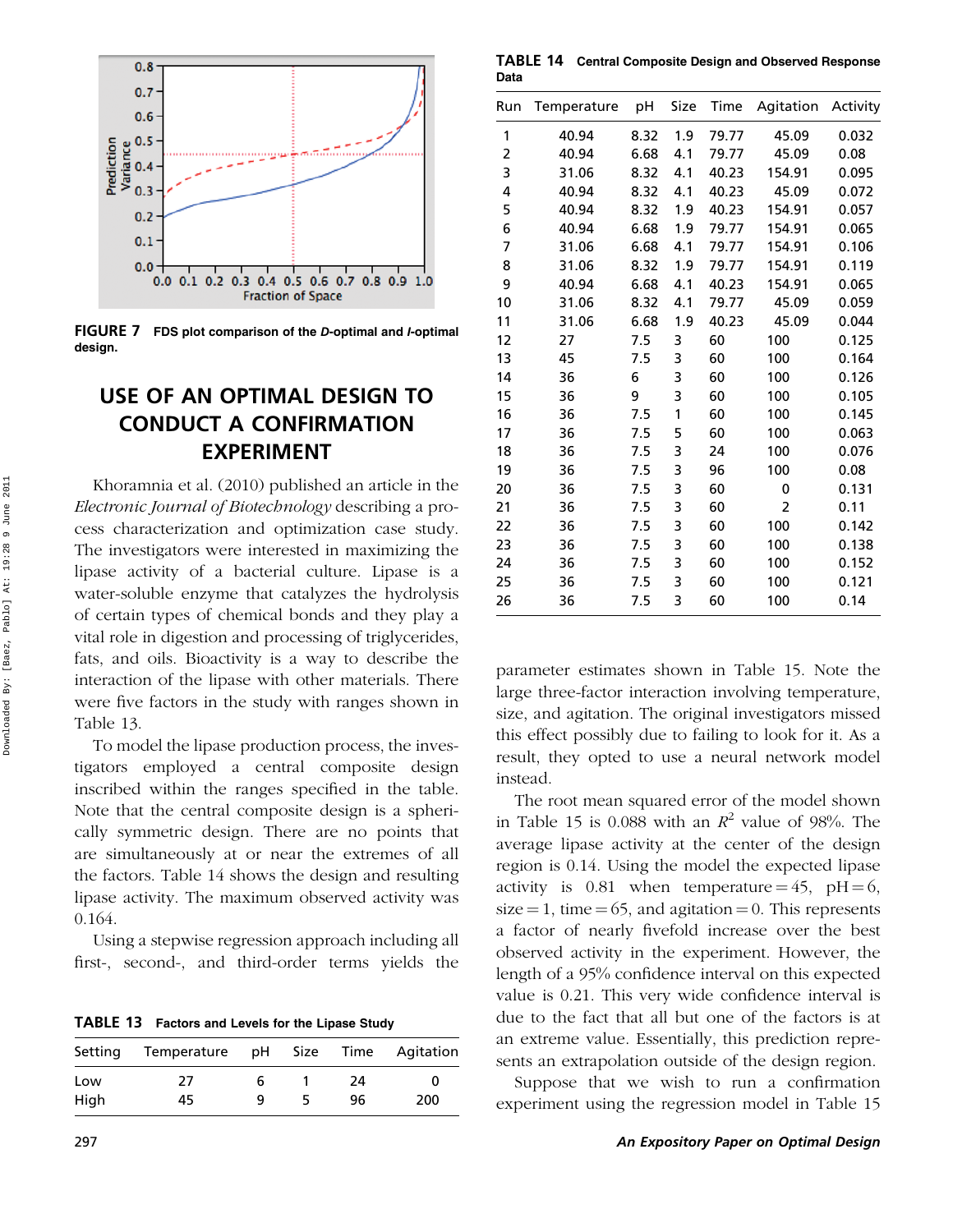TABLE 15 Parameter Estimates from Stepwise Regression Analysis

|  |                              |  | TABLE 16 /-Optimal Response Surface Confirmatory Experi- |  |
|--|------------------------------|--|----------------------------------------------------------|--|
|  | ment for a Nonstandard Model |  |                                                          |  |

| Term                                         | Estimate | Std error |
|----------------------------------------------|----------|-----------|
| Intercept                                    | 0.141    | 0.003     |
| Temperature                                  | 0.020    | 0.006     |
| рH                                           | $-0.01$  | 0.005     |
| Size                                         | 0.089    | 0.014     |
| Time                                         | 0.001    | 0.005     |
| Agitation                                    | $-0.01$  | 0.005     |
| Temperature $\times$ Size                    | $-0.06$  | 0.019     |
| Temperature $\times$ Agitation               | 0.034    | 0.016     |
| $pH \times Time$                             | $-0.17$  | 0.037     |
| $pH \times$ Agitation                        | 0.155    | 0.019     |
| Size $\times$ Agitation                      | 0.044    | 0.016     |
| Time $\times$ Agitation                      | 0.155    | 0.019     |
| Temperature $\times$ Size $\times$ Agitation | 0.448    | 0.060     |
| $pH \times pH$                               | $-0.03$  | 0.007     |
| Size $\times$ Size                           | $-0.04$  | 0.007     |
| Size $\times$ Size $\times$ Size             | $-0.13$  | 0.016     |
| Time $\times$ Time                           | $-0.06$  | 0.007     |
| Agitation $\times$ Agitation                 | $-0.02$  | 0.007     |

as our a priori model. There are 18 terms in this model, including various two-factor interactions, quadratic effects, and two third-order effects—the Temperature  $\times$  Size  $\times$  Agitation three-factor interaction and the cubic size effect. If we chose to perform 24 runs, we would have six degrees of freedom for lack of fit. These extra runs allow you to estimate the error variance under the assumption that the model is correct. A second benefit of these extra runs is that they allow for the detection of other active effects that are not in the a priori model. Finally, they also increase the denominator degrees of freedom for significance tests of the model coefficients. This makes for more powerful tests.

Table 16 displays the I-optimal design with 24 runs. Note that this design has two fewer runs than the central composite design.

Table 17 provides a comparison of the relative standard deviations of the coefficients for the I-optimal and central composite designs. These standard deviations are relative to the true value of the standard deviation of the random errors.

The fourth column of Table 17 contains the ratio of the standard deviation of each coefficient for the central composite design to the standard deviation of the I-optimal design. A value greater than 1 indicates that the I-optimal design more precisely estimates this coefficient. Note that these ratios range

| Run                     | Temperature | pH   | Size | Time | Agitation |
|-------------------------|-------------|------|------|------|-----------|
| 1                       | 45          | 6    | 4    | 24   | 0         |
| $\overline{\mathbf{c}}$ | 45          | 8.25 | 2    | 96   | 100       |
| 3                       | 27          | 9    | 4    | 96   | 0         |
| 4                       | 45          | 9    | 3    | 24   | 200       |
| 5                       | 27          | 9    | 1    | 24   | 0         |
| 6                       | 27          | 9    | 1    | 78   | 200       |
| 7                       | 27          | 6    | 2    | 96   | 200       |
| 8                       | 27          | 6    | 2    | 60   | 0         |
| 9                       | 45          | 9    | 2    | 60   | 0         |
| 10                      | 45          | 7.5  | 4    | 60   | 100       |
| 11                      | 27          | 9    | 5    | 96   | 200       |
| 12                      | 45          | 6    | 5    | 24   | 200       |
| 13                      | 45          | 7.5  | 5    | 96   | 0         |
| 14                      | 45          | 6.75 | 1    | 96   | 0         |
| 15                      | 27          | 7.5  | 2    | 24   | 100       |
| 16                      | 27          | 7.5  | 5    | 24   | 0         |
| 17                      | 27          | 7.5  | 4    | 42   | 200       |
| 18                      | 45          | 7.5  | 4    | 96   | 200       |
| 19                      | 45          | 6.75 | 1    | 60   | 200       |
| 20                      | 45          | 9    | 5    | 60   | 100       |
| 21                      | 27          | 7.5  | 4    | 60   | 100       |
| 22                      | 45          | 6    | 1    | 24   | 100       |
| 23                      | 27          | 6    | 4    | 96   | 100       |
| 24                      | 27          | 7.5  | 2    | 60   | 100       |

from 1.29 to 4.55. So, the I-optimal design outperforms the central composite design for every coefficient. A ratio of 4.55 means that a confidence interval for the given coefficient is 4.55 times longer for the central composite design than for the I-optimal design. This is despite the fact that the I-optimal design has fewer runs.

The primary focus of the I-optimal design is prediction variance. Figure 8 compares the prediction variance over the five-dimensional hypercube covered by the I-optimal design to the prediction variance for the central composite design over the same region. The average relative prediction variance for the I-optimal design is 0.4 compared to 2.0 for the central composite design. Thus, the average prediction variance is five times larger for the central composite design. Toward the vertices of the hypercube, the variance ratio becomes much larger. At the predicted optimum setting, the relative prediction variance of the central composite design is 12 times larger than the I-optimal design, meaning that confidence intervals for prediction here are about three and a half times longer.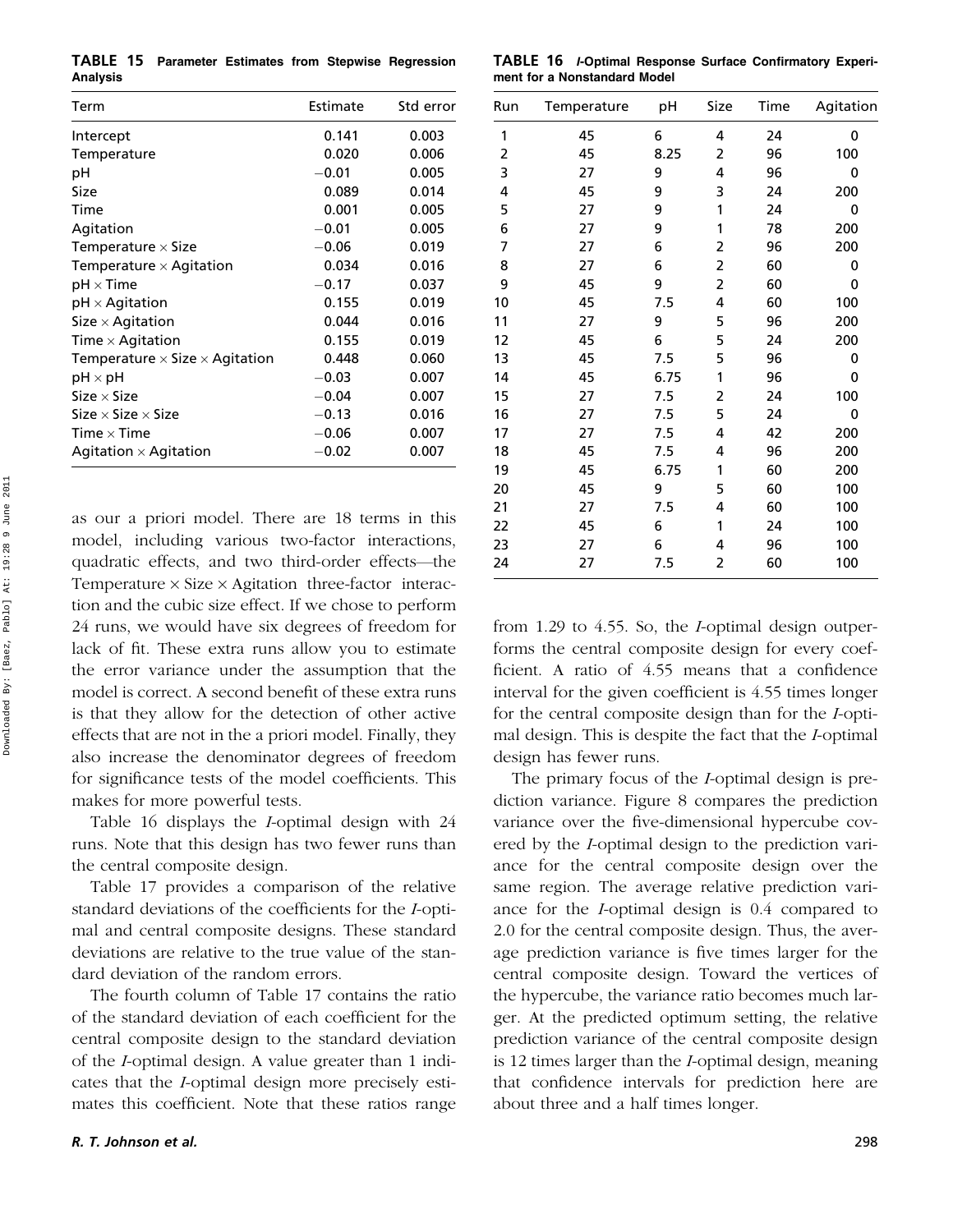| Effect                             | Std<br><i>I</i> -optimal | Std dev<br><b>CCD</b> | Ratio |
|------------------------------------|--------------------------|-----------------------|-------|
| Temperature                        | 0.22                     | 0.61                  | 2.75  |
| рH                                 | 0.28                     | 0.51                  | 1.84  |
| Size                               | 0.78                     | 1.32                  | 1.7   |
| Time                               | 0.28                     | 0.51                  | 1.81  |
| Agitation                          | 0.25                     | 0.47                  | 1.86  |
| Temperature $\times$ Agitation     | 0.28                     | 1.17                  | 4.21  |
| $pH \times$ Agitation              | 0.33                     | 1.43                  | 4.37  |
| Size $\times$ Agitation            | 0.33                     | 1.07                  | 3.23  |
| Time $\times$ Agitation            | 0.32                     | 1.46                  | 4.55  |
| $HQ \times HQ$                     | 0.48                     | 0.75                  | 1.57  |
| Size $\times$ Size                 | 0.58                     | 0.75                  | 1.29  |
| Time $\times$ Time                 | 0.48                     | 0.75                  | 1.55  |
| Agitation $\times$ Agitation       | 0.47                     | 0.75                  | 1.6   |
| Size $\times$ Size $\times$ Size   | 0.88                     | 1.65                  | 1.86  |
| Temperature $\times$ Size          | 0.30                     | 1.10                  | 3.74  |
| Temperature $\times$ Size $\times$ | 0.33                     | 1.18                  | 3.55  |
| Agitation<br>$pH \times Time$      | 0.36                     | 1.33                  | 3.68  |

TABLE 17 Comparison of Coefficient Variability for Two Designs

Why is the I-optimal design doing so much better for reducing these variances? The main reason is that the central composite design puts its points on a sphere that is inside the hypercube used for the Ioptimal design. Therefore, the I-optimal design is covering a much larger region of the design space. For continuous factors you can always lower the variance of the parameter estimates and predicted responses by increasing the size of the experimental region. Of course, in life you never get something for nothing. The I-optimal design is much more



FIGURE 8 Fraction of design space plot comparing the prediction variances for the central composite design (solid line) and the *I*-optimal design (dashed line).

vulnerable to bias coming from active terms that are not in the a priori model. Because the proposed experiment is a confirmatory experiment for a model having a substantial amount of data-driven validity, it makes sense to increase the volume of the experimental region at least enough to include the predicted optimum factor settings.

## EXTENSIONS OF THE OPTIMAL DESIGN APPROACH

We have discussed the use of design optimality for linear models in relatively simple situations. There are several extensions of these ideas that practitioners should be aware of.

A criticism often leveled at the optimal design approach is that the final design depends on the model chosen by the experimenter. DuMouchel and Jones (1994) introduced a Bayesian modification of the D-optimal design that affords protection to experimenters against terms that are not in the assumed model. They assumed that the model contains  *primary terms but they wanted to obtain* protection against  $q$  potential model terms. These potential terms are typically of higher order than those in the primary model. Their Bayesian D-optimal designs have N runs, where  $p < N < p + q$ . These designs allow some of the potential model terms to be fit if necessary. Jones et al. (2008) used the Bayesian D-optimality approach to construct supersaturated fractional factorial designs. Andere-Rendon et al. (1997) used this approach to design mixture experiments in the presence of model uncertainty.

It is also possible to construct optimal designs for nonlinear models. In linear models the optimal design problem is relatively simple because the model covariance matrix  $\mathbf{X}'\mathbf{X}$  does not contain any of the unknown parameters  $\beta$ . However, if the model is nonlinear this is not the case. To find a D-optimal design for a nonlinear model we must find design points that maximize the determinant of  ${\bf D}'{\bf D},$  where  ${\bf D}$  is a matrix of partial derivatives of the nonlinear model expectation function with respect to each model parameter evaluated at each design point. This matrix is a function of the unknown parameters, so finding a D-optimal design would require knowledge of the model parameters. One possible approach to this problem is to assume values for the unknown  $\beta'$ s. This would produce a conditional D-optimal design.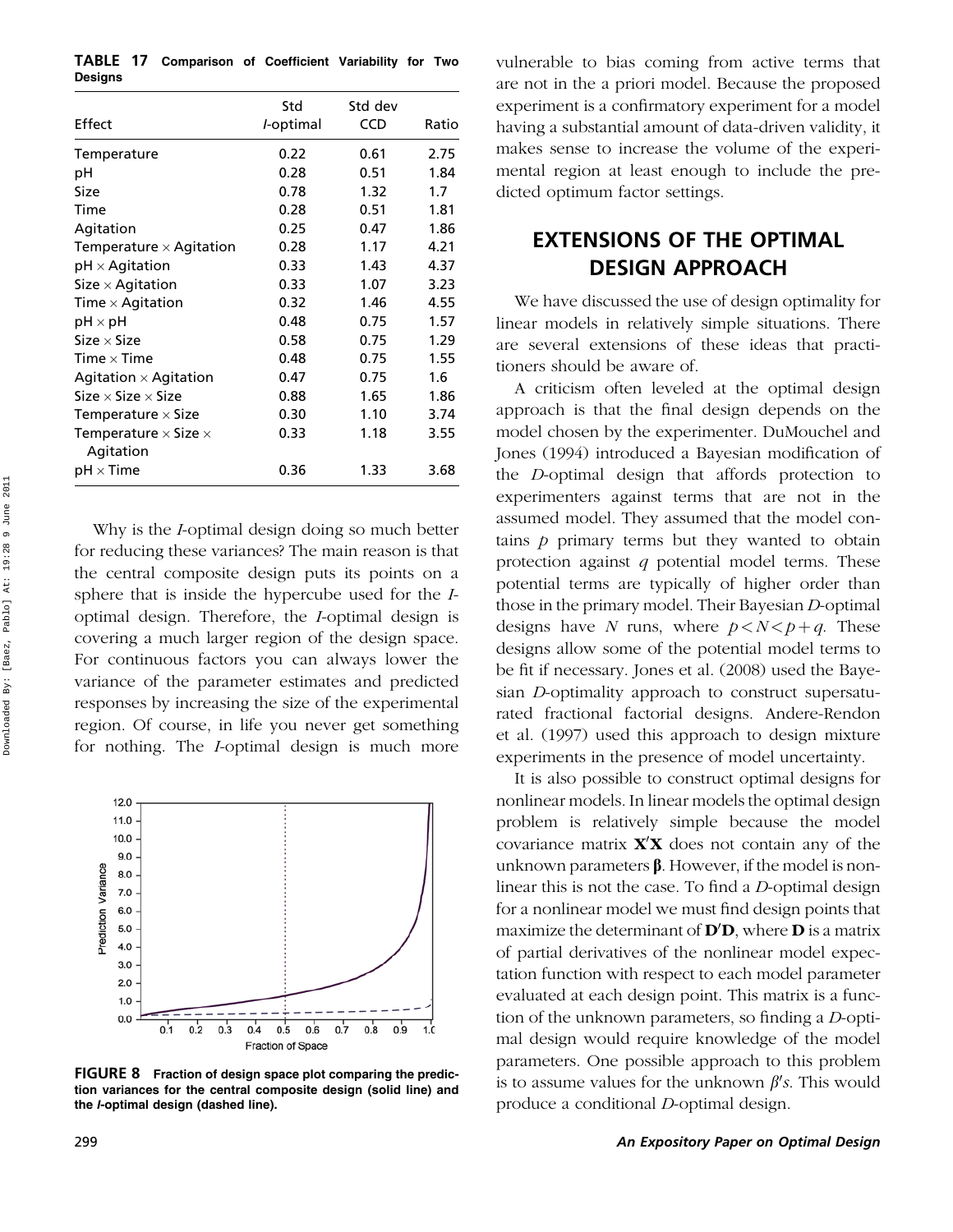An alternative is to use a Bayesian approach employing a prior distribution  $f(\beta)$  to specify the uncertainty in the  $p$  parameter values. This leads to a design criterion

$$
\phi(\mathbf{D}) = \int \log |\mathbf{D}' \mathbf{D}| f(\mathbf{\beta}) d\mathbf{\beta}
$$
 [7]

This is the expectation of the logarithm of the information matrix. This criterion was proposed by Chaloner and Larntz (1989) for single-factor logistic regression model. The difficulty in using Eq. [7] as a design criterion is that the p-dimensional integral must be evaluated a very large number of times. Gotwalt et al. (2009) have recently developed a clever quadrature scheme that greatly reduces the computing time to evaluate the integral in Eq. [7] with excellent accuracy. This procedure is implemented in the nonlinear design routine of JMP and allows computationally efficient construction of D-optimal designs for nonlinear models. Gotwalt et al. (2009) presented examples of the use of this technique. Also see Johnson and Montgomery (2010).

A very important type of nonlinear model that occurs frequently in industrial experimentation is the generalized linear model. This is a family of models that unify linear and nonlinear regression models with response distributions that are a member of the exponential family (which includes the binomial, Poisson, normal, exponential, and gamma distributions). Important special cases include logistic regression, Poisson regression, and regression with exponential responses. Often an experimenter will know in advance that the response distribution is binomial (for example). Then a design for a logistic regression model would be appropriate. The method described in Gotwalt et al. (2009) can be used to construct D-optimal designs for this experiment. For examples of designed experiments for generalized linear models, see Johnson and Montgomery (2009) and Myers et al. (2010).

#### **CONCLUSIONS**

The optimal design approach is a powerful and useful way for experimenters to approach almost all problems they face. Modern applications of designed experiments often involve nonstandard problems for which the design optimality framework represents the only viable approach. However, as we have shown, many standard designs are also optimal designs, so the use of design optimality for design construction in standard situations leads to the appropriate design choice. It is also important to evaluate designs carefully before conducting the experiment and to answer questions regarding choice of optimality criterion, sample size, and choice of tentative model for the experiment. Modern computer software facilitates this process.

#### ABOUT THE AUTHORS

Dr. Rachel T. Johnson is an Assistant Professor in the Operations Research Department at the Naval Postgraduate School. She received her B.S. in industrial engineering from Northwestern University and her M.S. and Ph.D. from Arizona State University. Her research and teaching interests are in statistics and operations research with focus in design of experiments. She is a recipient of the Mary G. and Joseph Natrella Scholarship for ''leadership, outstanding scholarship and commitment to the pursuit of quality improvement through statistical methods.''

Dr. Douglas C. Montgomery is Regents' Professor of industrial engineering and statistics and Foundation Professor of Engineering at Arizona State University. His research and teaching interests are in industrial statistics. Professor Montgomery is a Fellow of the ASA, a Fellow of the ASQ, a Fellow of the RSS, a Fellow of IIE, a member of the ISI, an academician of the IAQ and has received several teaching and research awards.

Dr. Bradley A. Jones is the Principal Research Fellow at SAS Institute and a guest professor at the University of Antwerp. He is the inventor of the prediction profile plot, an interactive graph for exploring multidimensional response surfaces. At SAS Institute he is responsible for the design of experiments capabilities in the JMP software package. He is a Fellow of the American Statistical Association and a winner of both the Nelson Award and the Brumbaugh Award.

#### **REFERENCES**

- Anderson-Cook, C. M., Borror, C. M., Montgomery, D. C. (2009). Response surface design evaluation and comparison (with discussion). Journal of Statistical Planning and Inference, 139:629–674.
- Andere-Rendon, J., Montgomery, D. C., Rollier, D. A. (1997). Design of mixture experiments using Bayesian D-optimality. Journal of Quality Technology, 29:451–463.